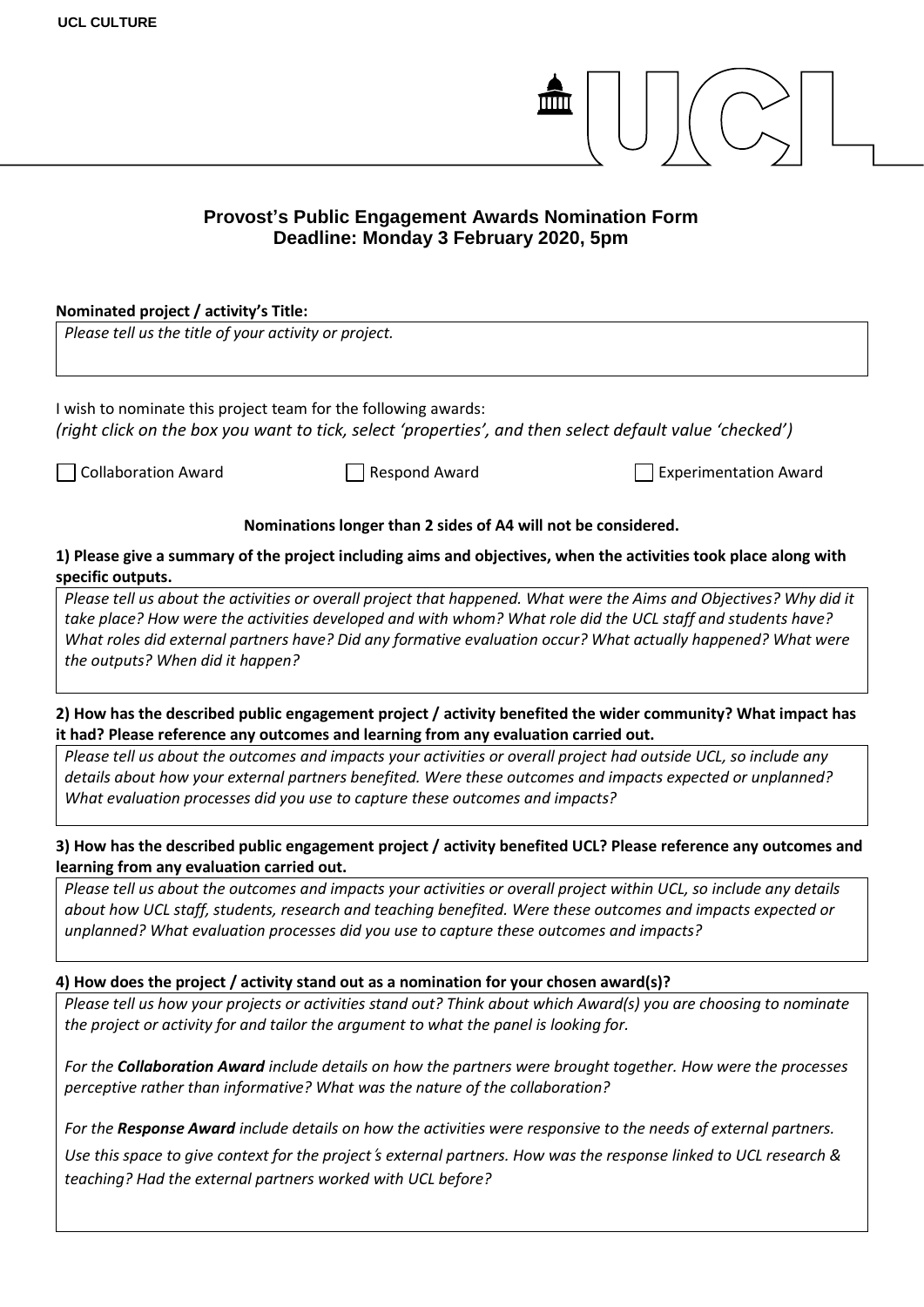*For the Experimentation Award include details on how the engagement methods were innovative in the context of the UCL staff and students and external partners participating. What learning emerged? What evaluation processes did you use?* 

*Additional details can be found in the Award Eligibility Criteria. Please include any reflections from any of the activity or project partners based on any evaluation processes.*

## **This box must not cross into Page 3.**

## **Appendix**

| <b>Lead UCL Contact</b>                                                                             | Please include details for the lead contact within UCL. |  |  |  |
|-----------------------------------------------------------------------------------------------------|---------------------------------------------------------|--|--|--|
| Name                                                                                                |                                                         |  |  |  |
| Job title                                                                                           |                                                         |  |  |  |
| Role in activity / project                                                                          |                                                         |  |  |  |
| Department / institute / research centre                                                            |                                                         |  |  |  |
| E-mail                                                                                              |                                                         |  |  |  |
| <b>Lead non-UCL Contact</b><br>Please include details for the lead contact outside of UCL.          |                                                         |  |  |  |
| Name                                                                                                |                                                         |  |  |  |
| Job title                                                                                           |                                                         |  |  |  |
| Role in activity / project                                                                          |                                                         |  |  |  |
| Organisation                                                                                        |                                                         |  |  |  |
| E-mail                                                                                              |                                                         |  |  |  |
| Nominator (if not a Lead Contact) Please include nominators details if they are not a lead contact. |                                                         |  |  |  |
| Name                                                                                                |                                                         |  |  |  |
| E-mail                                                                                              |                                                         |  |  |  |
| Relationship to activity / project                                                                  |                                                         |  |  |  |

Please include details of any additional people who worked on activity / project and wish to be recognised. UCL Culture staff are not eligible for these awards and should not be included.

| <b>Name</b> | Role in Activity / Project | Department / Institute / Research<br>centre / Organisation | E-Mail |
|-------------|----------------------------|------------------------------------------------------------|--------|
|             |                            |                                                            |        |
|             |                            |                                                            |        |
|             |                            |                                                            |        |
|             |                            |                                                            |        |
|             |                            |                                                            |        |
|             |                            |                                                            |        |
|             |                            |                                                            |        |
|             |                            |                                                            |        |
|             |                            |                                                            |        |
|             |                            |                                                            |        |
|             |                            |                                                            |        |
|             |                            |                                                            |        |
|             |                            |                                                            |        |
|             |                            |                                                            |        |
|             |                            |                                                            |        |
|             |                            |                                                            |        |
|             |                            |                                                            |        |
|             |                            |                                                            |        |